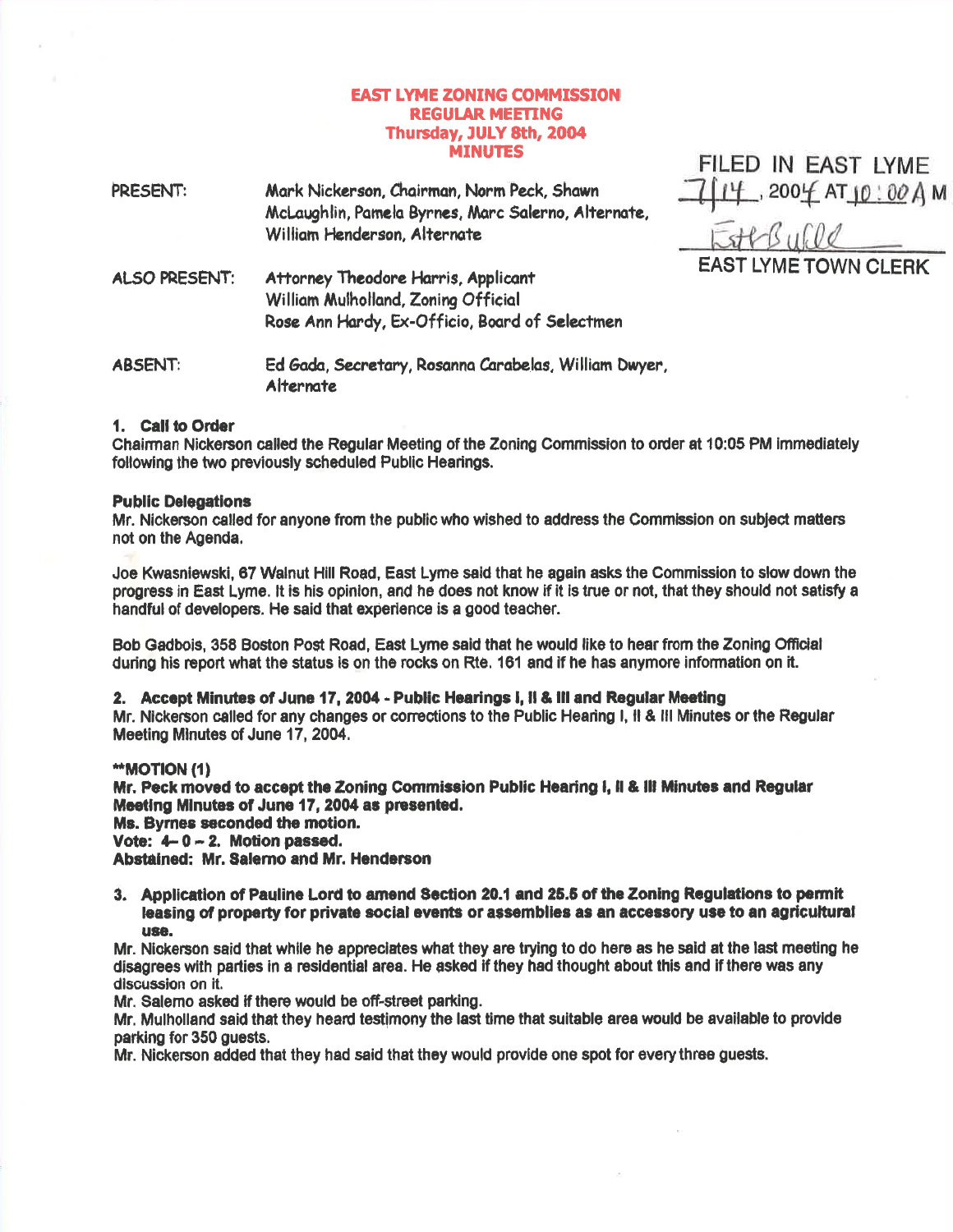Mr. Peck said that he feels that this could be a nlce thing if it had controls. He suggested the following controls could be added and offered them for discussion:

- $\triangle$  Acreage it would be necessary to have 30 or even 50 acres to even consider this type of event.
- $\bullet$  Setback requirement of the event itself and where the event itself takes place the tent, etc. has to be 500'from the neerest boundary.
- $\bullet$  Limit the number of events to no more than 10 per year.
- The Special Permit would be for a period of one year and would be renewed upon application if it is found acceptable based on the prevlous permit.
- $\blacklozenge$  Modify #3 regarding the maximum number of invited guests from 350 to 150 for a trial basis.
- Parking the parking area provided shall be gravel or grass and no paving of an area will be done.
- + No new buildings shall be built to accommodate these events. This is an accessory use and by definition it is an accessory to the agriculture.
- $\bullet$  There will be no on-street parking and a time limit on the noise (entertainment) that should end at 6 PM rather than 9 PM as an event from 10 AM until 9 PM is a long event.
- $\div$  Tighten up the traffic controls.

Mr. Mulholland asked if they wanted to state the size of the tent or put limits on it.

Ms. Bymes said that they could hold a carnival as it says 'private social event or assembly'. She also asked if they would want to see more than one of these on a weekend. She asked because someone could hold 10 events basically over three weekends and that would be a heavy concentration. She said that at the same time that she wants to go on the record that she supports ways to make small business/farms work.

Mr. Nickerson said for the record that he still is not sure that this belongs in a residential area or that it is an accessory use to a farm. It is different from someone who holds a party on their property once or twice a year. Also, when we start limiting this by the number of people and setbacks, one has to wonder if this applies to all of the farms in Town.

Ms. Bymes said that she also looks at it that if they do not do something that this could become a subdevelopment or a golf course or something so this might not be so bad as she personally would rather have 10 weddings per year rather than 45 houses.

Mr, Nickerson said that there is a lot here that really needs to be addressed and if thls amendment goes through, there is a lot that has to be done on it. He is not sure that they should be doing this work for this application as the applicant had specifics in mind.

Mr. Henderson said that he supported Mr. Peck's proposal and the one-year stint for the Special Permit. He suggested a limit on the time of the event of 10 AM to 5 PM.

Ms. Byrnes said that would not work if there were a 4 PM wedding.

Mr. Mulholland noted that they are saying weddings and the proposed amendment says 'private social event or assembly'. They need to know what thls entails.

Mr. Peck asked if they thought it would be fair if they went to 8 PM?

Mr. Henderson said okay.

Mr. Nickerson said that he thinks that they should limit and specify the functions and that they should think about 10 per year and if that is too much and how they might want to spread them out. He said that he thinks that 10 per year is too many as that is 10 events being held during prime time on weekends where the residential community is disrupted. Also, at this point they are writing this for the applicant.

Ms. Bymes said that she has a problem with the concentration of the events and not the number.

Mr. Mulholland reminded them that they are acting in a legislative capacity.

Mr. Salerno said that he agrees with Mr. Nickerson that they are now writing this and that it should be sent back to the applicant who should be writing the specifics.

Mr. Henderson said that the issue is balance and they can't allow it to expand too much.

Mr. Peok said that if it is going to be a commercial epplication that they will need insurance.

Mr. Nickerson asked about alcohol. He noted that if a drunk driver leaving a parly injured someone that they had lssued a special permit for, then the Town could be liable, With a bar or establishment, they are held responsible if something happens. So, this has to be carefully looked at.

Mr. Mulholland said that alcohol is another issue. The regulations would not allow a liquor permit at this time without changes being made to it.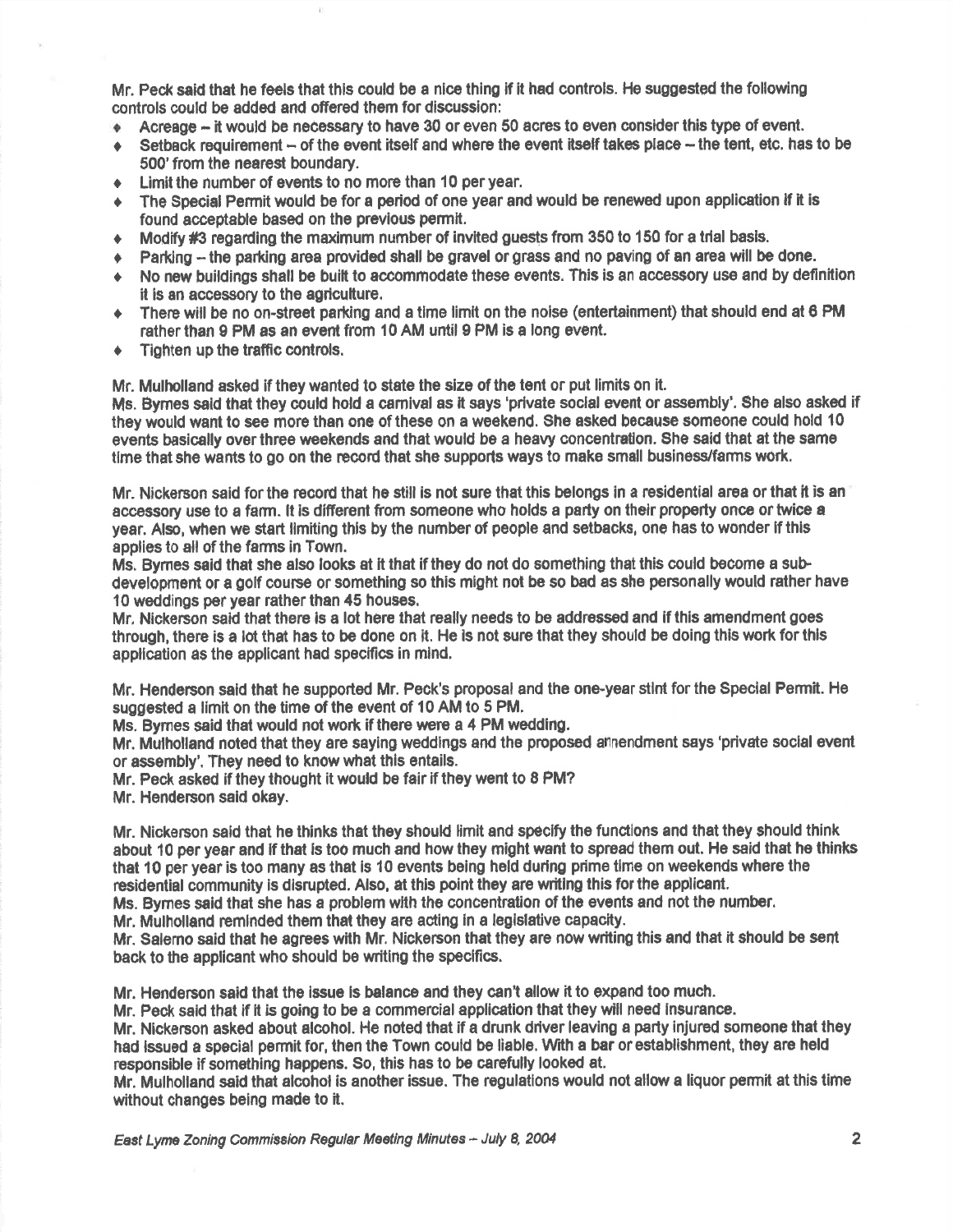Ms. Bymes reminded them that the applicant had said that they had looked at Stoningfon Mneyards for guidance on this and a liquor permlt is not a conoem of a vineyad as they can and do have liquor there. She said that she thinks that this was not considered.

Mr. Mulholland noted that if each private pafiy is bringlng in liquor and only renting space and the farm is not selling it to them then that is a different thing. However, they have to consider that there is a large profit in the sale of liquor for any event.

Mr. McLaughlin said that he felt that they were changing the original application too much here and making a lot of changes and thet the applicant should be doing this. The original application should have been more formal and it is too vague.

Mr. Nickerson called for a motion on this.

# \*MOT|ON (2I

Mr. McLaughlin moved to deny the application of Pauline Lord to amend Section 20.1 and 25.5 of the zoning regulations to permit leasing of property for private social events or assemblies as an accessory use to an agricultural use as presented.

Mr. Salemo seconded the motion.

Mr. Mulholland noted that they could not send this back to the applicant for changes as the original application had been advertised and it would have to be re-advertised.

Mr. McLaughlin said that he hopes that they would submit a more formal presentation with more detail.

Mr. Peck said that he wants to make sure that the applicant understands that they want to do something and that they encourage her to reapply.

Mr. Henderson and Ms. Byrnes agreed that this is an opportunity but that it needs to be better defined and more regulating needs to be done.

## Vote:  $6 - 0 - 0$ . Motion passed.

4. Application of Theodore A. Harris to amend Section 12 of the zoning regulations to permit accessory residential use for golf courses.

Mr. Nickerson asked lf they wanted to table this until their next meeting pending a definilion of the size of the golf course or discuss it.

Mr. McLaughlin said that they need a definitlon on an 18-hole gotf course and whet that ls.

Mr. Nickerson said that they should make sure that it is PGA regulation size and a minimum of a 5500-yard fairway. This would eliminate miniature golf or short courses.

Mr. Mulholland said that it is very important that they define the golf course before making a decision.

Mr. Nickerson noted that they had agreed to table this until the next meeting.

Mr. Henderson said that he would like to hear from Planning.

Mr. Nickerson said that oould not be done.

Mr. Henderson seid that he is opposed to floating zones as he thinks that it goes against the master plan for the Town, He agrees with Planning that it is inconsistent with the master plan and that they are looking for an extension of our master plan from what it was supposed to be. He thinks that when we are taking 200-plus acres and making it private, and exclusive that there has to be public area.

Mr. Nlckerson asked Mr. Henderson if he undestood thet this property is prtuate now.

Mr. Henderson said he did however, they are asking for changes and expansion of that use and it has changed the whole development of this erea and it will be exclusive to these people. He thinks that the publlc has to be allowed use. Planning has made this point and he feels that lt is lmportant. Also, the denslty calculation and the growth and we are talking about rurel areas of the Town and we have to loolr at the Town as a whole. Walnut Hill Road is highly traveled now and we have to look at the impact on the whole Town and the future down the road and if he has to vote on this today, he would vote against it.

Mr. Nickerson cautioned Mr. Henderson that he is walking a very, very fine and delicate line in requiring public use of private land.

Mr. Henderson said that they should consider this in conjunction with public use of private areas for the Town.

Mr. Nickerson said that Mr. Henderson is requiring private landowners to give up their property rights and open themselves to liability by having the public on the property. There is not only a liability issue here, but <sup>a</sup>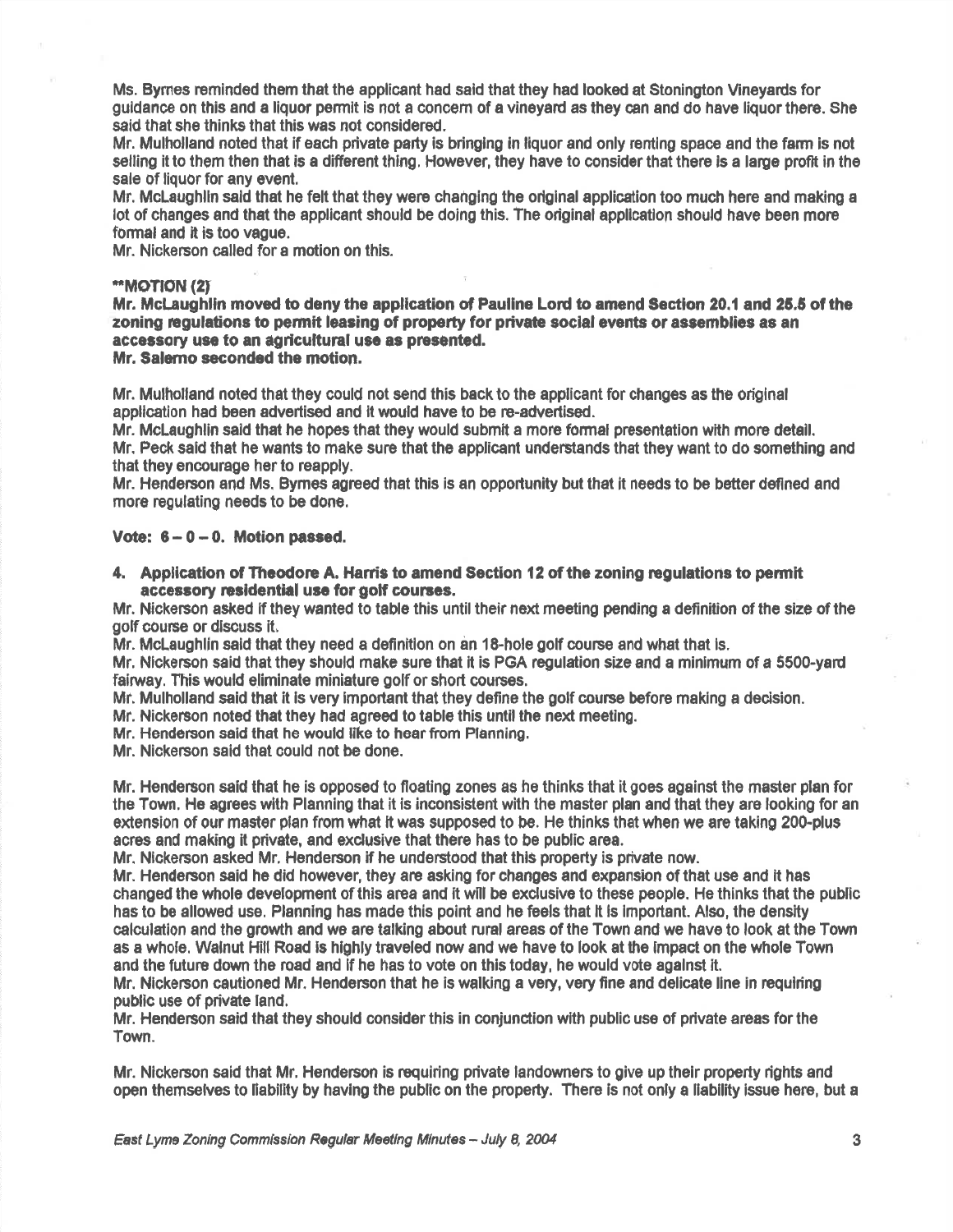private golf course is private by its nature and people pay a lot of money to join lt and to be able to go to it for precisely the reason that it is private. When people pay \$15,000 to join a private golf club, then yes, they want it to be private and they have a right to expect it to be so.

Mr. Henderson said that some concessions should be made.

Ms. Bymes said that she agrees with Mr. Henderson and that it is a fine line. She thinks that it is important that this discussion takes place in a public arene so that the proper decisions can be made. Maybe by boing out on the table the llnes get to be pushed a blt.

Mr. Nickerson said for the record that the proposed golf course does have public walking trails.

Ms. Bymes said that personally she wants to see the golf course come first and that it does not mean to build three holes and then ten houses. Also, the 70 SU-E units that are already approved  $-$  if they will change the density calculation then thie would change her declsion on how to vote on this. And lastly, while they keep hearing that there are not many parcels of 200 or more acres, it seems that every week we are getting an application for something 200 and over acres,

Mr. Peck said that this is the third time that this applicant has come in with a proposal so it is the same parcel and acreage.

Mr. Henderson said that he read Mr. Katz's letter on the financial issues and he feels that it is not his concem regarding the finances of this, it is his concern how this affects the Town,

Mr. Peck said that he does not agree with that, it is our concern but it is not our charge to be concerned with where the finances come from. He asked that they make an effort to keep the golf course concept alive. Mr. Henderson said that he stands corrected on concern and he should have said charge.

Mr. Mulholland asked Mr. Nickerson if he would like him to get a legal opinion concerning public access on private property to that they can make decision that are appropriate.

Mr. Nickerson directed Mr. Mulholland to obtain this information from Town Counsel.

5. Application of Theodore A. Harris for a change of zone from RU-40 Residential to CA Commercial for portions of properties identified in the application as 53, 55-57 West Main Street, Niantic, CT. Property is further identified as Lots 9, 6 & 7 on East Lyme Tax Assessor's map 11.1.

Mr. Nickerson said that this appears to be pretty straight forward and called for discussion on it. Mr. Peck said that he agrees with the applicant that this is consistent with the POCD and that it is a deepening and wldening of the already existing CA zone, The only thing that concems him is the 25' bufier, This expansion would only affect one property owner on one side. We are looking forward to an elderly housing proposal if this passes and if their concerns are if this proposal will happen or not, he asked if there was a way that they could delay the acceptence of thls to colncide with the appoval of the housing projec{. Mr. Mulholland said that he feels that it would be very difficult to have a guarantee that it will happen. Also, they would have to come before this Commission for the project and at that time they could modify the buffers or address other issues.

Mr. Peck ofiered that if it is a concern, that they could also ohange the zone back.

Mr. Mulholland ooncuned that they could do that.

Mr. Henderson said that he agrees with the intent of the Planning letter where they brought up that they are looking at this area in terms of a neighborhood business zone and that this would mean low-impact and not what is currently allowed there.

Mr. Peck ssid that the POCD cleady states from Huntley Court to Roxbury Road.

Mr. Henderson said he knows that but he can't believe that Planning did not understand this,

Mr. Nickerson said that they made a big mistake on their referral here.

Mr. Henderson said that the properthing to do then is to send it back and ask them to look at it again,

Mr. Peck said that they do not have to do that as they approved this plan, this is their plan - the Plan of Development,

Mr. Henderson said that the Assessor's Map 11.1 would have to be looked at for Lots 6, 7 and 9, So, if there is a mistake, they have 05 days and he would like to table it to send lt back to them.

Mr. Peck said that they do not have to do that as there is no mistaking the Plan of Development and they have cleady made a misteke here.

Ms. Bymes said that she is not comfortable with making this area all commercial. She hopes that it does not become e Wendy's.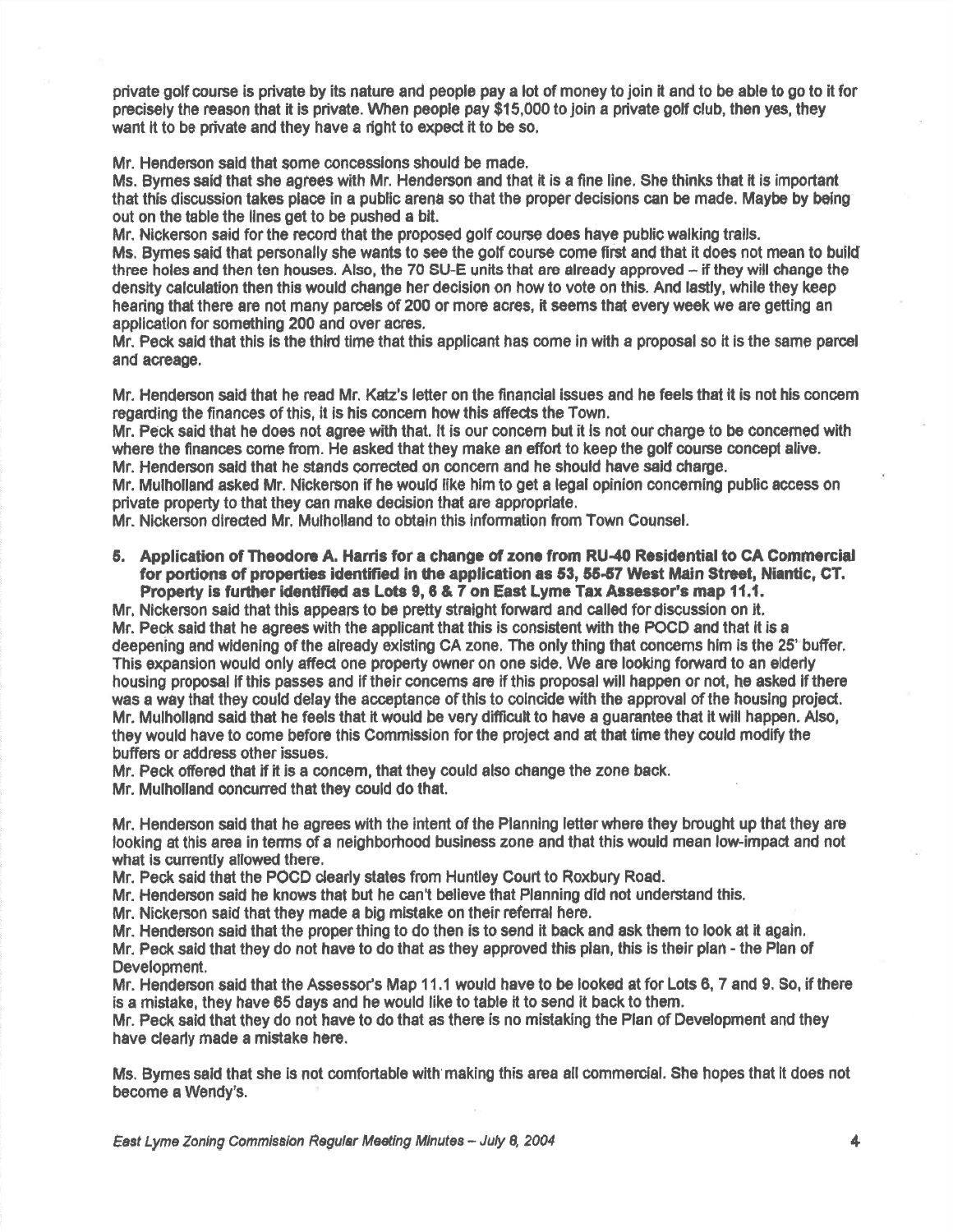Ms. Hardy asked about the elderly housing not being allowed in a residential zone.

Mr. Mulholland said that it is allowed in the CA zone and by special permit and that it is in line with the Federal Govemment guidelines on this.

Ms. Hardy asked why it has to be changed to CA from Residential.

Mr. Mulholland said because it is multi-family.

Ms. Hardy asked if individual homes were put there if it would be okay.

Mr. Mulholland said yes, if they were on separate lots.

Mr. Nickerson said that as they know, he is in favor of keeping the residential areas residential. However in a case like this where many, many years ago someone just cut lines down property without regard for the actual property lines and separated it, he feels that this is a hardship as the property owner cannot realize the full potential of their property. He is in favor of this application as it brings order to these properties. Mr. McLaughlin commented that he does not agree with some of the things that can be put on the property under the CA zone.

Mr. Peck said that he previously made two suggestions. The first about the effective date has to be checked into and the second is something that they can do  $-$  they can always change the zone back.

Mr. Nickerson said that the Planning letter is referring to some conceptual area that is being created and that it really does not apply fiore as this man pald his fee to have his applicatlon heard based upon the regulations. He is entitled to be heard and to have his application fairly considered.

Mr. Satemo asked Mr. Mulholland how many lots there were like this in the Town

Mr. Mulholland said that there are quile a few scattered about as this was done in the 1950's. He added that as they had heard from the applicant Section 20 does allow a 30' extension of the CA zone into the RU-40 areg.

Mr, Peck said that the lines in a lot of cases provide a buffer in the back. This case he sees as a hardship, Mr. Salemo asked Mr. Mulholland if they have approved this type of change before.

Mr. Mulholland said yes and cited Chapman Woods as <sup>a</sup>recent one that they might recall, They extended the zone for Chapman Woods to be developed.

Mr. Peck asked what controls they have to address when an applicant comes before them applying for elderly housing.

Mr. Mulholland said that they have the 25' buffer and that they can condition a landscape buffer plus all of the controls found in Sedion 25.5,

Mr. Peck said that they did this for Chapman Woods and that he thinks that they can add more controls when the application for the elderly housing comes before them. He asked if they could make an effective date of September 1, 2004 for this.

Mr. Mulholland said that he was not aware of an approval being done that way. He would have to check. Mr. Nlckerson sald that he does not see how it makes a difference.

Mr. Henderson said that he thinks that once the property is zoned that they have no recourse on what goes there without a proposal in front of them.

## \*\*MOT|ON (3)

Mr. Henderson moved to deny the Application of Theodore A. Harris for a change of zone from RU-40 Residential to CA Commercial for portions of properties identified in the application as 53, 55-57 West Main Street, Niantic, CT. Property is further identified as Lots 9, 6 & 7 on East Lyme Tax Assessor's Map 11.1.

(There was no second to this motion, it died on the floor)

## \*"MOT|ON (41

Mr. Salemo moved to approve the Application of Theodore A. Harris for a change of zone from RU-40 Residential to CA Commercial for portions of properties identified in the application as 53, 55-57 West Main Street, Niantic, CT. Property is further identified as Lots 9, 6 & 7 on East Lyme Tax Assessor's Map 11.1.

Mr. Peck seconded the motion.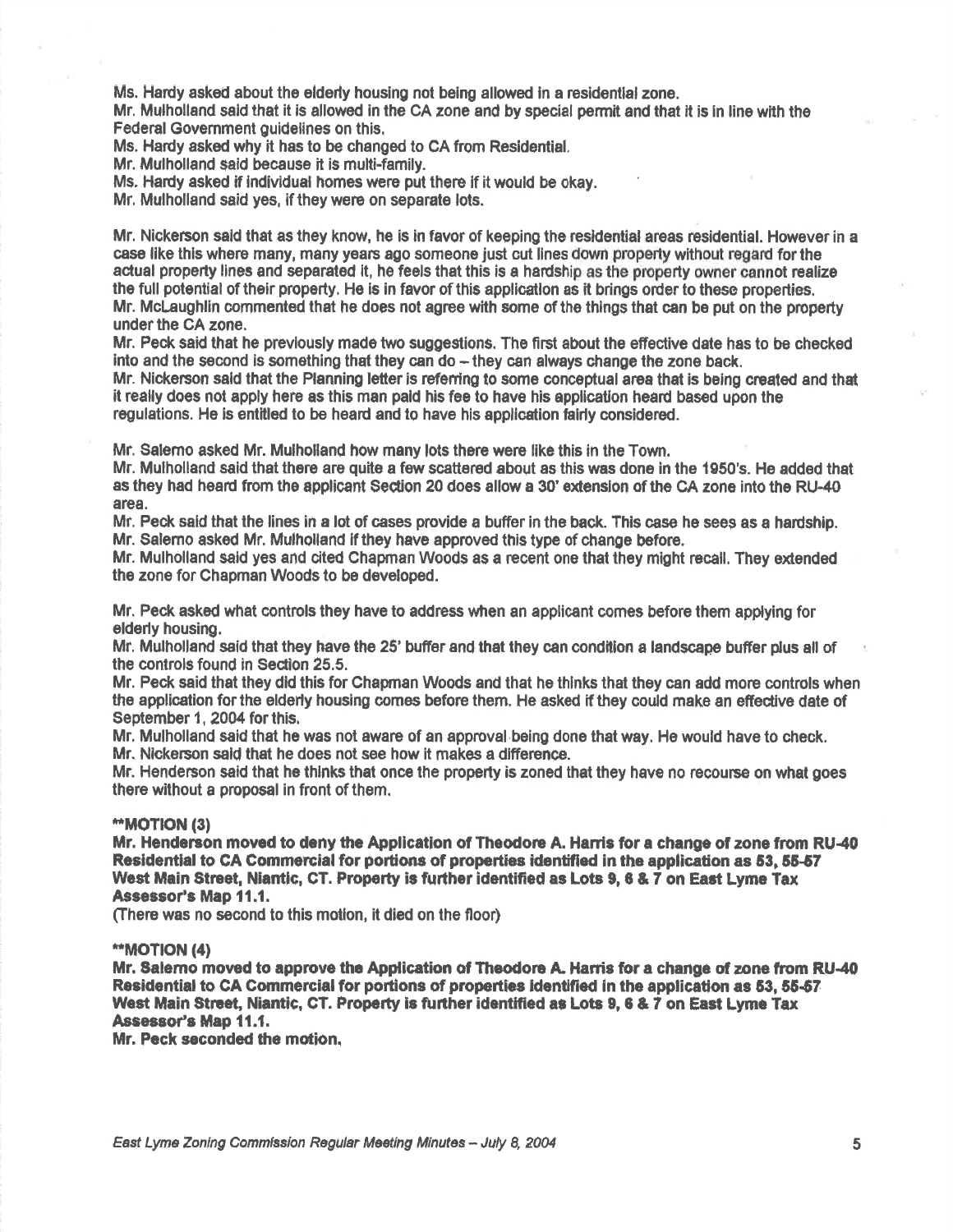Mr. Salemo cited as reasons for this approval that while some of these changes might be appropriate and others might not be appropriate, in this case there is no adverse impact. The change seems to be the appropriate way to go.

Ms. Byrnes said that she is not comfortable with the looseness of this change.

Vote:  $3 - 2 - 1$ . Motion failed. For: Mr. Nickerson, Mr. Salerno and Mr. Peck **Against: Ms. Byrnes and Mr. Henderson** Abstained: Mr. McLaughlin

Mr. McLaughlin said that if they changed it to CA then it seems that it would all be CA and there are a lot of things that they can put there.

Ms. Bymes said that she is concerned that they could put a Wendy's there.

Mr. Peck said that the economics do not work for a Wendy's or that type of business – they need the traffic flow that is found on a Flanders Road such as where they are located next to a highway exit. Ms. Byrnes said that she wants something on the table that makes her comfortable. She wants to know exactly what is going to happen to that parcel.

Mr. Peck asked if they could change the regulations to allow for a CA-Elderly.

Mr. Mulholland said that they could explore it but that this would take some time and not help them here. Mr. Peck asked if they looked into a future effective date if they could table this for future discussion.

Mr. Nickerson asked to table this pending obtaining this information.

### **OLD BUSINESS**

#### 1. Stormwater

Mr. Mulholland reported that this is still being worked on.

#### 2. Aquifer Protection

Mr. Mulholland reported that this is still being worked on.

#### **NEW BUSINESS**

1. Application of Theodore A. Harris to amend Section 12A of the Zoning Regulations.

Mr. Nickerson asked Mr. Mulholland to schedule this for a Public Hearing.

2. Zoning Official - Staff recommendation to amend Section 13 Aquifer Protection.

Mr. Mulholland said that they would like to reduce the size on this and that he would present this to them.

### 3. Any business on the floor, if any by the majority vote of the Commission

Mr. Mulholland asked that they make a motion to add Omnipoint Communications, T-Mobile to the agenda. A representative is here to request approval of a Wireless Communications facility at the Morton House.

### **"MOTION (5)**

Mr. Henderson moved to add item 3A, to the Agenda - Application of Omnipoint Communications Inc. for a Site Plan Review approval of a Wireless Communications facility at the Morton House, 215 **Main Street, Niantic, CT.** 

Ms. Bymes seconded the motion.

Vote:  $6 - 0 - 0$ . Motion passed.

3A. Application of Omnipoint Communications Inc. for a Site Plan Review approval of a Wireless Communications facility at the Morton House, 215 Main Street, Niantic, CT.

Mr. Mulholland explained that they have a very comprehensive Telecommunications Section in their regulations to control cell towers.

H. Karina Fournier of T-Mobile, the Applicant passed out a comprehensive presentation booklet for this project. She explained that they would have three panel antennas located in the cupola of the Morton House.